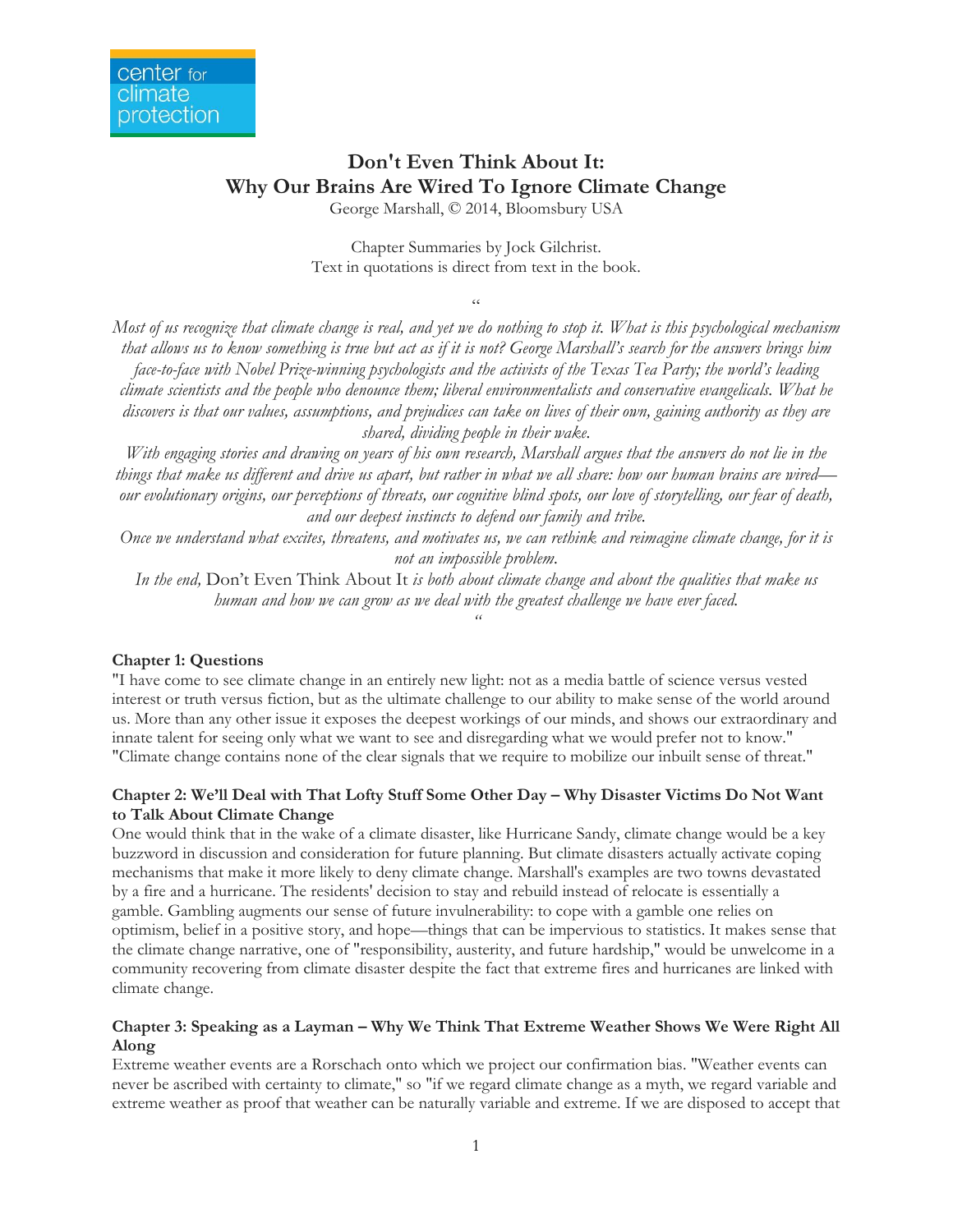climate change is a real and growing threat we are liable to regard extreme weather as evidence of a growing destabilization." Whatever the interpretation, it reinforces one's preexisting view. Linking extreme weather events to climate change can build public solidarity, but is also potentially divisive. Those who already agree will continue to agree, but it might also galvanize deniers and skeptics.

# **Chapter 4: You Never Get to See the Whole Picture – How the Tea Party Fails to Notice the Greatest Threat to Its Values**

Rural Texan Tea Partiers share many traits with grassroots environmentalists. They are "boisterous, opinionated, autodidactic, and tribal." So "what had led them to reject the one issue that, above all others, truly threatens the things that are most important to them: family, property, freedom, their beloved country, and God's creation—one… that has reached this critical stage because of the thing they hate the most: government and corporate self-interest?" Marshall asserts that their denial of climate change is not about the issue itself, but the way it has been told, who tells it, and how it coalesces with their values.

## **Chapter 5: Polluting the Message – How Science Becomes Infected with Social Meaning**

Science becomes polluted with social meaning. "Rational scientific data can lose against the compelling emotional story that speaks to people's core values." And, "Communications from people's family, friends, and those they regard as being like themselves (their peers) can have far more influence on their views than the warning of experts." The worldview of one's social group is of prime importance. Remaining part of a social group and having belonging is an ancient survival mechanism. It is core to the way humans find meaning. It is an instinct not likely to be thwarted by a chart. If data conflicts with the worldview of one's social group, the data is apt to lose.

# **Chapter 6: The Jury of Our Peers – How We Follow the People Around Us**

The bystander effect applies to climate change. "Social conformity is not some preference or choice. This is a strong behavioral instinct that is built into our core psychology." And, "The social cost of admitting a mistake and the effort required to change a behavior may be so great that it is easier to continue with a known lie." This runs the risk of "creating a society in which the majority of people keep silent because they fear that they are in the minority."

#### **Chapter 7: The Power of the Mob – How Bullies Hide in the Crowd**

In-group and out-group behavior is typical in climate change discussion, creating an "us vs them" narrative. Such behavior makes people more likely to "exaggerate their own worthiness and denigrate their opponents." We feel our in-group is automatically right. "While the bystander effect emerges from a sense of shared powerlessness… a sense of shared power enables a range of abuses and violence." This plays out insidiously on the internet. Marshall notes that on online forums, Facebook, and comment sections, climate scientists in particular have been vilified to an extent previously unparalleled. "Louis Pasteur never considered learning how to use firearms; Jonas Salk did not need to fortify his house"—both things that Stephen Schneider, a well-known US scientist, did, when he found out he was on a "death list" on a neo-Nazi website.

#### **Chapter 8: Through a Glass Darkly – The Strange Mirror World of Climate Deniers**

Climate skeptics and deniers twist the same arguments levied by climate activists and throw them back. Marshall spoke with a prominent denier: "Our discussion is marked by a banter in which every criticism that might be made by climate change campaigners is repeated and returned with interest. Greens are corrupt. Greens are political extremists. Greens distort the science for their own ends. Skeptics ... are the underdog in a corrupt world fighting for a just cause."

## **Chapter 9: Inside the Elephant – Why We Keep Searching for Enemies**

Marshall describes the search for, and creation of, enemies in the climate battle, and identifies a narrative template, subject to inversion, that could fit both advocates and deniers. "They (the other side) needed a new enemy after the end of the Cold War and needed a political cause that would enable them to exercise political influence. So they created a story around their political worldview designed to play to people's fears and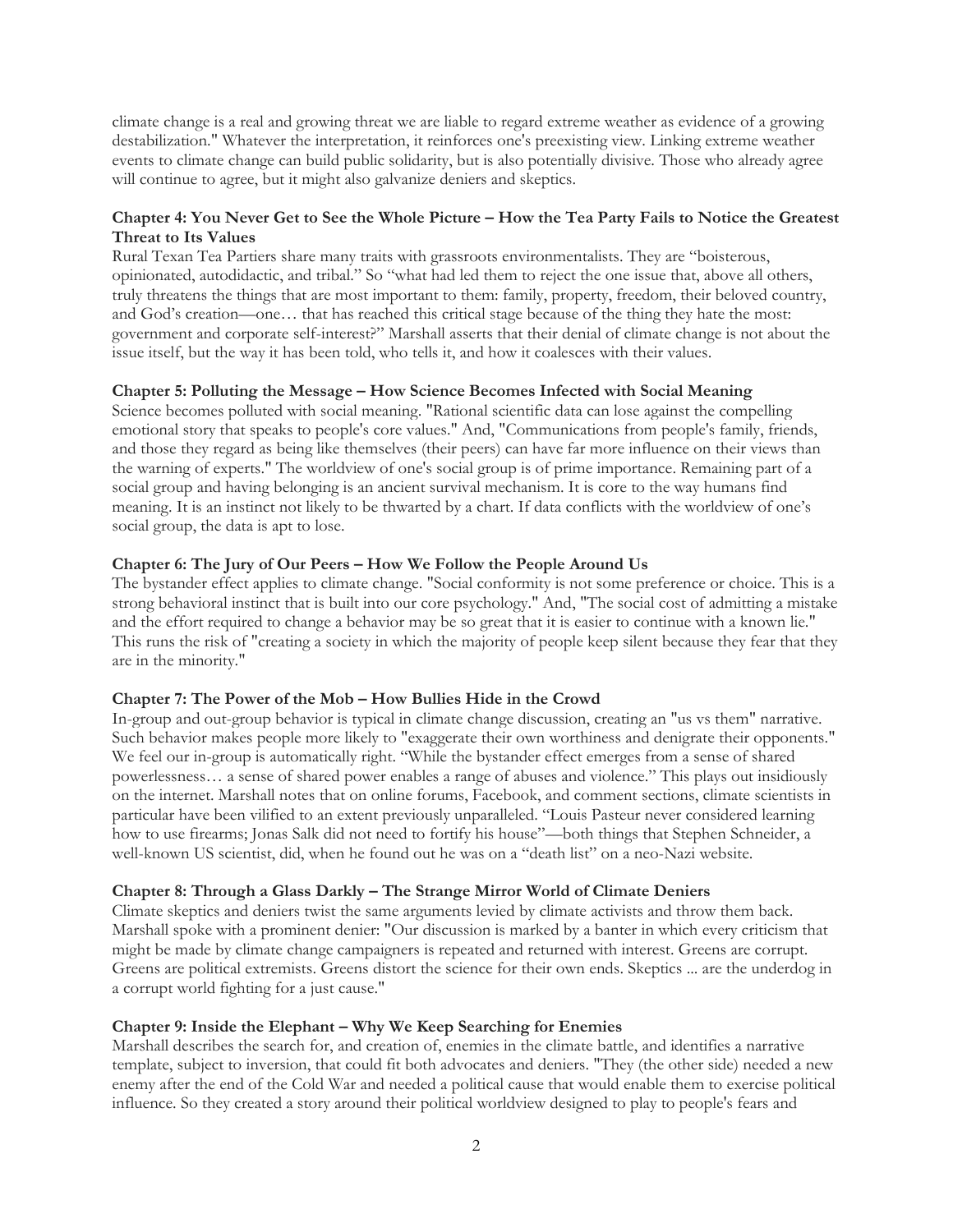weaknesses with us as the enemy. They try to play the moral high ground but their real motives are money and political influence. They claim that they are weak, but actually they are much more powerful than us because they have the support of large funders with overt political interest and because they are promoted by a lazy and biased media. We get abused and sometimes even get hate mail and death threats, but it's our duty to expose these lies in the interest of the world's poorest people and to save civilization from the greatest threat that has ever faced." Such a narrative works for climate deniers and activists alike. Marshall believes the enemy narrative distracts from a more productive approach of building consensus and action around climate, namely a narrative around "cooperation, mutual interests, and our common humanity." In fact, "**history has shown us too many times that enemy narratives soften us up for the violence, scapegoating, or genocide that follows**." The potential paradigm shift involves moving instead to a story about our shadow, our inner demons, our internal struggle writ large. According to ABC telejournalist Bill Blakemore, there has been "'a grave failure of professional imagination about how to advance this great and transformative story, which never should have been 'shoveled into the environmental slot.'" Maybe climate change should be a people issue, not an environmental one. "…I have become convinced that the real battle for mass action will not be won through enemy narratives and that we need to find narratives based on cooperation, mutual interests, and our common humanity."

## **Chapter 10: The Two Brains – Why We Are So Poorly Evolved to Deal with Climate Change**

Evolutionary psychology suggests that "we apply to climate change the psychological tools we have evolved to cope with previous challenges, and that these may turn out to be inappropriate for this new threat." The "rational brain" and the "emotional brain" communicate in the decision-making process, but ultimately the emotional brain, mediated by the amygdala, decides where the organism goes. Moreover the emotional brain is adapted to evaluate and respond quickly, and climate change presents no immediate evidence of danger. Thus, jumping into action can be hard. We are "convinced" by data, theory, and graphs about climate change but not spurred to action by them. Thus "the view held by every specialist I spoke to is that we have still not found a way to effectively engage our emotional brains in climate change." To effectively communicate about climate change, we must appeal to both brains, so that the issue is both credible and actionable. Marshall suggests that climate deniers begin with the emotional side of the picture – a worldview informed by social cues, their in-group, and a compelling narrative they buy into – and then move to the rational side, seeking justification for their view in data. But "they are convinced that they have built their emotional argument on the back of a rational evaluation of the data."

## **Chapter 11: Familiar Yet Unimaginable – Why Climate Change Does Not Feel Dangerous**

Paul Slovic, a psychologist studying the perception of risk, says that climate change does not activate our risk responses that impel people to action. A lot of behaviors and technologies that drive climate change are accepted into the status quo and thus don't feel dangerous, such as cars, planes, and power plants. Extreme weather events provide an initial shock, but are ultimately accepted as part of modern life, as people tend to "dust themselves off and focus on reconstruction." And, "…climate change does not *feel* frightening unless you actively *choose* to see it that way."

## **Chapter 12: Uncertain Long-Term Costs – How Our Cognitive Biases Line Up Against Climate Change**

Daniel Kahneman, Nobel-prize winner for his work on the psychology of decision making, told Marshall, "'I am extremely skeptical that we can cope with climate change. To mobilize people, this has to become an emotional issue. It has to have the immediacy *and* salience. A distant, abstract, and disputed thread just doesn't have the necessary characteristics for seriously mobilizing public opinion." Climate change is on the wrong side of all of our cognitive biases for decision making: it involves losses and no gains, is in the distant future rather than immediate, and involves substantial uncertainty.

## **Chapter 13: Them, There, and Then – How We Push Climate Change Far Away**

When a frog is placed into warm water that slowly rises to a boil, and the frog boils alive. When a frog is tossed into boiling water, it is shocked enough to hop out alive. Climate change is like the first scenario.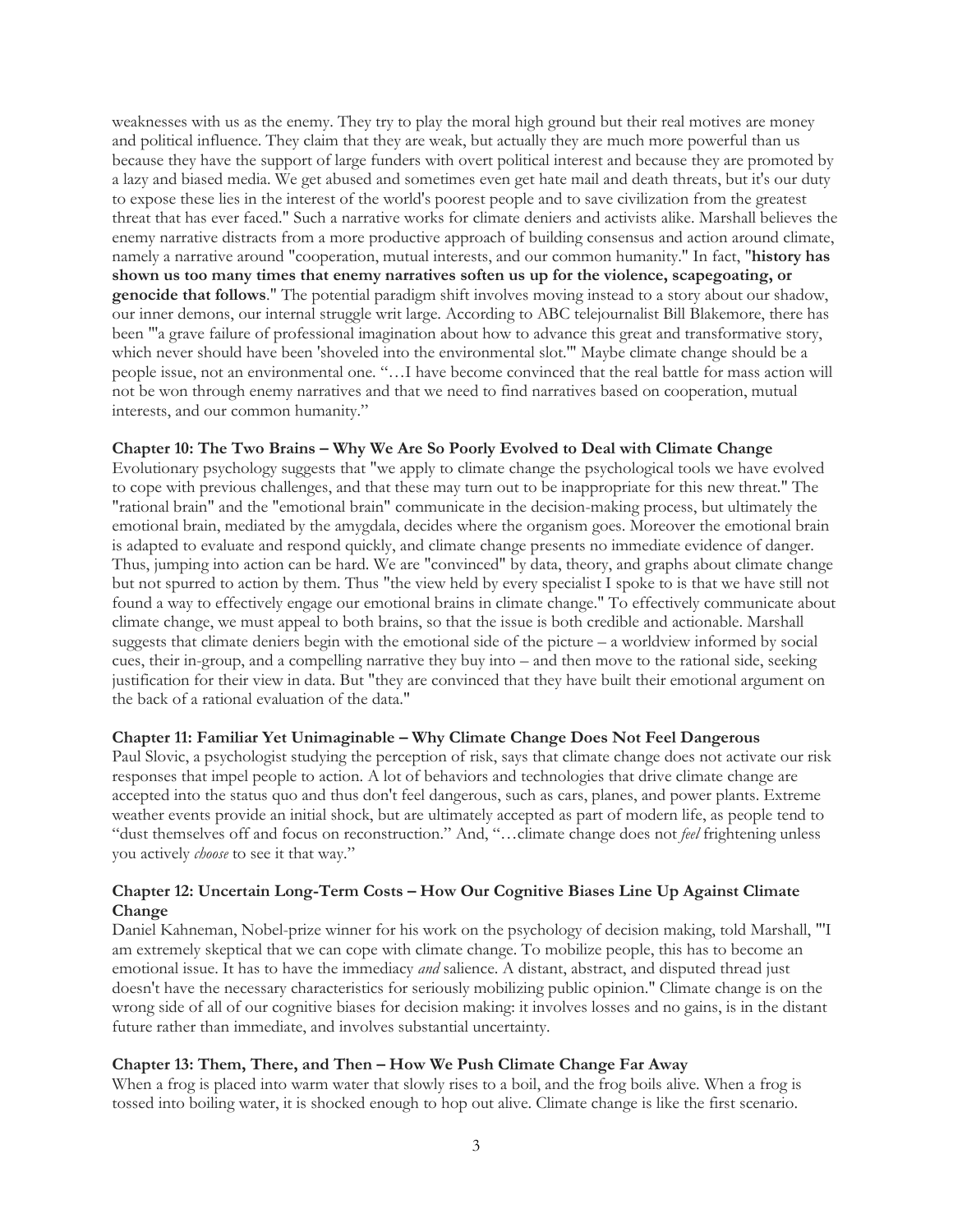"Scientists… only start to express confidence in their models in the time horizon that most people see as being beyond their immediate concerns—typically 2050, a date that researchers have found to be set so far in the future as to be 'almost hypothetical'… The lack of a definite beginning, end, or deadline requires that we create our own timeline. Not surprisingly, we do so in ways that remove the compulsion to act. We allow just enough history to make it seem familiar but not enough to create a responsibility for our past emissions. We make it just current enough to accept that we need to do something… but put it just too far in the future to require immediate action."

#### **Chapter 14: Costing the Earth – Why We Want to Gain the Whole World Yet Lose Our Lives**

"Climate change is never presented as a choice... Government policy, in which decisions are more carefully constructed, deliberately removes or sidelines climate change in its choices. Even the people who deny climate change have never chosen short-term personal consumption over long-term collective climate disaster. They have chosen to believe that there is no problem... what is required is a moment of informed choice when people have to decide whether they want to accept this risk and, with it, the responsibility for being wrong. Above all... people will willingly shoulder a burden—even one that requires short-term sacrifice against uncertain long-term threats—provided they share a common purpose and are rewarded with a greater sense of social belonging."

## **Chapter 15: Certain About the Uncertainty – How We Use Uncertainty as a Justification for Inaction**

Uncertainty stalls action on climate change. But inaction because of uncertainty is peculiar to climate change. Marshall quotes Mitt Romney: "we don't know what the world is going to throw at us down the road. So we have to make decisions based upon uncertainty." (Regarding increased military spending.) And he quotes Dick Cheney: "even if there is only a 1% chance of terrorists getting weapons of mass distraction, we must act as if it is a certainty."

## **Chapter 16: Paddling in the Pool of Worry – How We Choose What to Ignore**

Worry is more emotional than risk. Risk can trigger rational evaluation. And climate change has never registered very high on surveys of how worried people are about it. People have limited capacity for worry, and select what to worry about and what to ignore in order to get through daily life. The vastness of issues to worry about produces "emotional numbing – a protective indifference to issues that are not of immediate personal concern…" "…our ability to choose what to ignore may be just as important for our psychological functioning as our ability to choose what to attend to – and that it is this skill that enables us to cope with the information-supersaturated modern urban environment."

## **Chapter 17: Don't Even Talk About It! – The Invisible Force Field of Climate Silence**

"The processes that define the norms of attention contain powerful feedbacks that can amplify change as well as suppress it." "…a quarter of people have never discussed climate change with anyone at all. In real life, it seems that the most influential climate narrative of all may be the non-narrative of collective silence." Climate change can be socially taboo to talk about, and there is also a "meta-silence," where we don't talk about that fact that we don't talk about it. "I searched for two control terms that had no reason at all for being on these [human rights organizations'] websites: 'donkey' and 'ice cream.'... Human Rights Watch mentioned donkeys four times more often than climate change. Refugees International mentioned ice cream nearly eight times more." Marshall interviewed the leaders, who confirmed that since they felt that climate change was something they couldn't intervene on, and was "environmental" and outside their scope, they actively left it out. Politicians avoided the phrase like the plague and instead resorted to "green jobs" and "energy independence." Looking at other successful campaigns, what may be needed is a "prolonged struggle by dedicated social movements…with a central tactic of confronting a socially constructed silence."

## **Chapter 18: The Non-Perfect Non-Storm – Why We Think That Climate Change Is Impossibly Difficult**

Tony Leiserowitz: "you almost couldn't design a problem that is a worse fit with our underlying psychology." Climate change is a "wicked problem," one that is "incomplete, contradictory, and constantly changing... there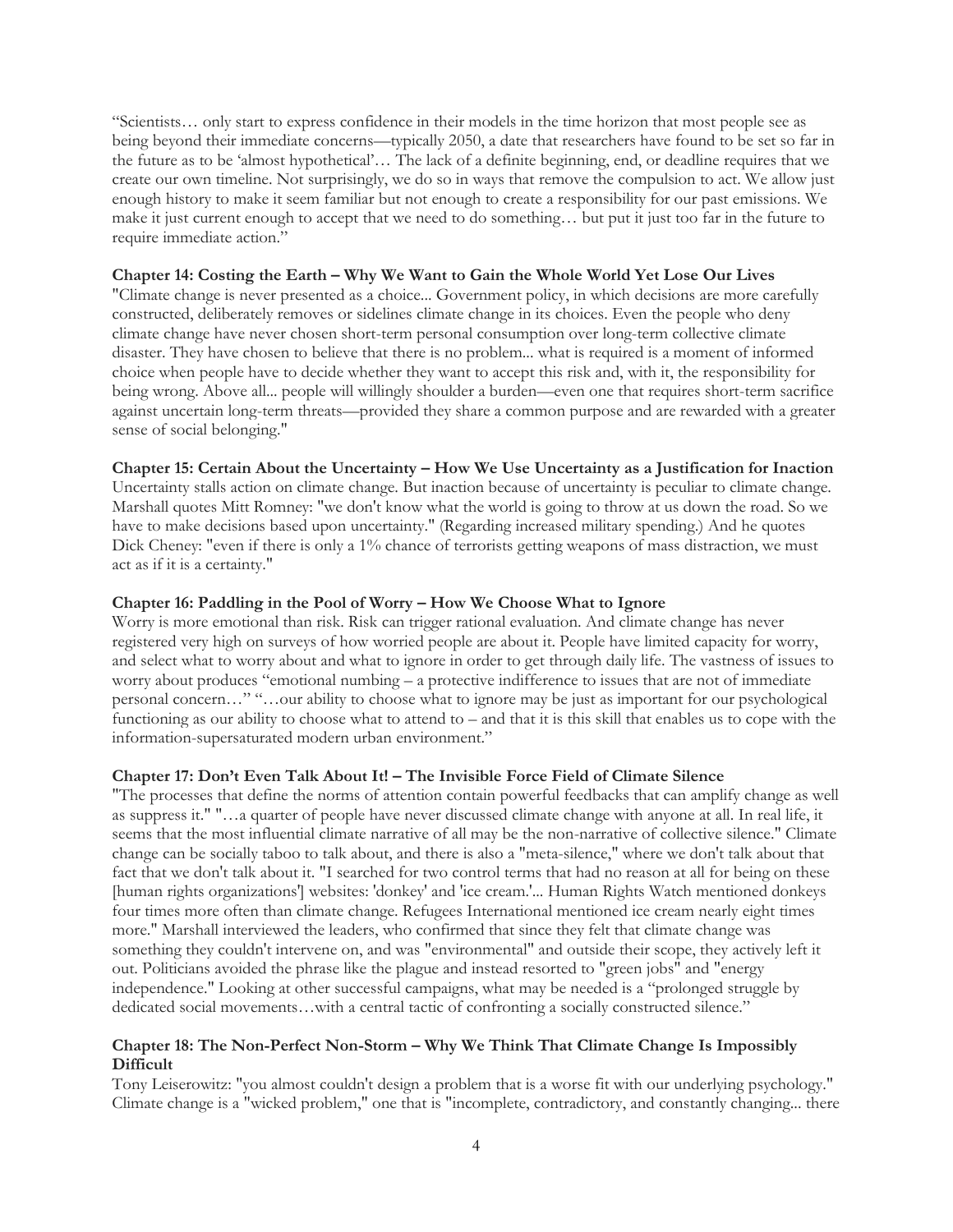is no point at which one has enough information to make decisions." "Tame problems can be solved by a series of distinct steps: first, understand the problem, then gather information, then pull that information together, and then work out and apply solutions... One cannot understand a wicked problem without knowing about its context, one cannot search for information without knowing the solution, one cannot first understand, then solve... Climate change refuses to fit any structure of cause and effect because it is never clear whether one is looking at the actual cause, or a cause created by the way we have chosen to define the problem." "…it is these socially constructed stories, not climate change itself, that people choose to accept, deny, or ignore."

# **Chapter 19: Cockroach Tours – How Museums Struggle to Tell the Climate Story**

Marshall chronicles two major science museums that have displays that take a neutral tone on climate science instead of acknowledging that it's anthropogenic. The first is in the Smithsonian: "The narrative that the Hall of Human Origins promotes to the million-plus people who visit every year is that the climate has always changed, that we have always coped with these challenges, and that adapting to them is what has made us strong and smart... the Kochs are men of many interests who like to spread their largesse around, including oh, did I mention this?—twenty million dollars for the David H Koch Hall of Human Origins." Similarly, climate scientist Chris Rapley was appointed director of the Science Museum in London, and attempted to install a gallery about climate change. The backlash was strong and the museum accepted money from Shell. The exhibit also sports a neutral tone about climate change and energy solutions.

# **Chapter 20: Tell me a Story – Why Lies Can Be So Appealing**

"Stories are the means by which we make sense of the world." "Stories strip facts away, seeking what is most narratively satisfying, not what's most important or truthful." Story links emotion, facts, and data gathered by the rational brain. And a compelling story, even if inaccurate, can gain more traction than boring or complicated truth. Storytellers identify that simplicity of cause and effect, credibility, consistency, repetition, a focus on individuals or distinct groups, and a positive outcome make for the best stories. "It is hard to think of any story that could be more different from the complex, multivalent, collective, and boundless reality of climate change."

# **Chapter 21: Powerful Words – How the Words We Use Affect the Way We Feel**

Specific word usage triggers the frames that we use to make sense of the world. "In one experiment, Republicans were five times more willing to pay a 2% climate change surcharge on an airline ticket when it was described as a "carbon offset" than when it was called a "carbon tax." Renewable and clean energy is a frame that has (deliberately and successfully) become associated with progress, purity, health, youth, bright sunlight, and freshness. Research demonstrates bipartisan support for clean energy and action against pollution (associated with dirtiness, corruption, illness).

# **Chapter 22: Communicator Trust – Why the Messenger Is More Important than the Message**

Discourse on climate change becomes stale and stultified when dominated only by opinionated experts. In contrast, Scott Craven produced a video about the pros and cons of action vs inaction on climate change that went viral, making him one of the most successful climate communicators ever. He appeared relaxed, likable, relatable, ordinary, and friendly. Those who "swap sides" on the issue, risking ostracization to stand for their beliefs from denier to advocate or vice versa, are often regarded as authentic, trustworthy, credible, and therefore influential. Marshall describes two projects that interview average citizens about climate change and lauds them as warm and genuine. "The answer to the partisan deadlock and public disinterest starts, I am convinced, with finding new messengers rather than finding new messages, and then creating the means for them to be heard." "What climate change really needs are the voices of ordinary people who might not be fluent speakers or skilled orators but can bring an authenticity and genuine sense of common ownership to the issue."

# **Chapter 23: If They Don't Understand the Theory, Talk About It Over and Over and Over Again – Why Climate Science Does Not Move People**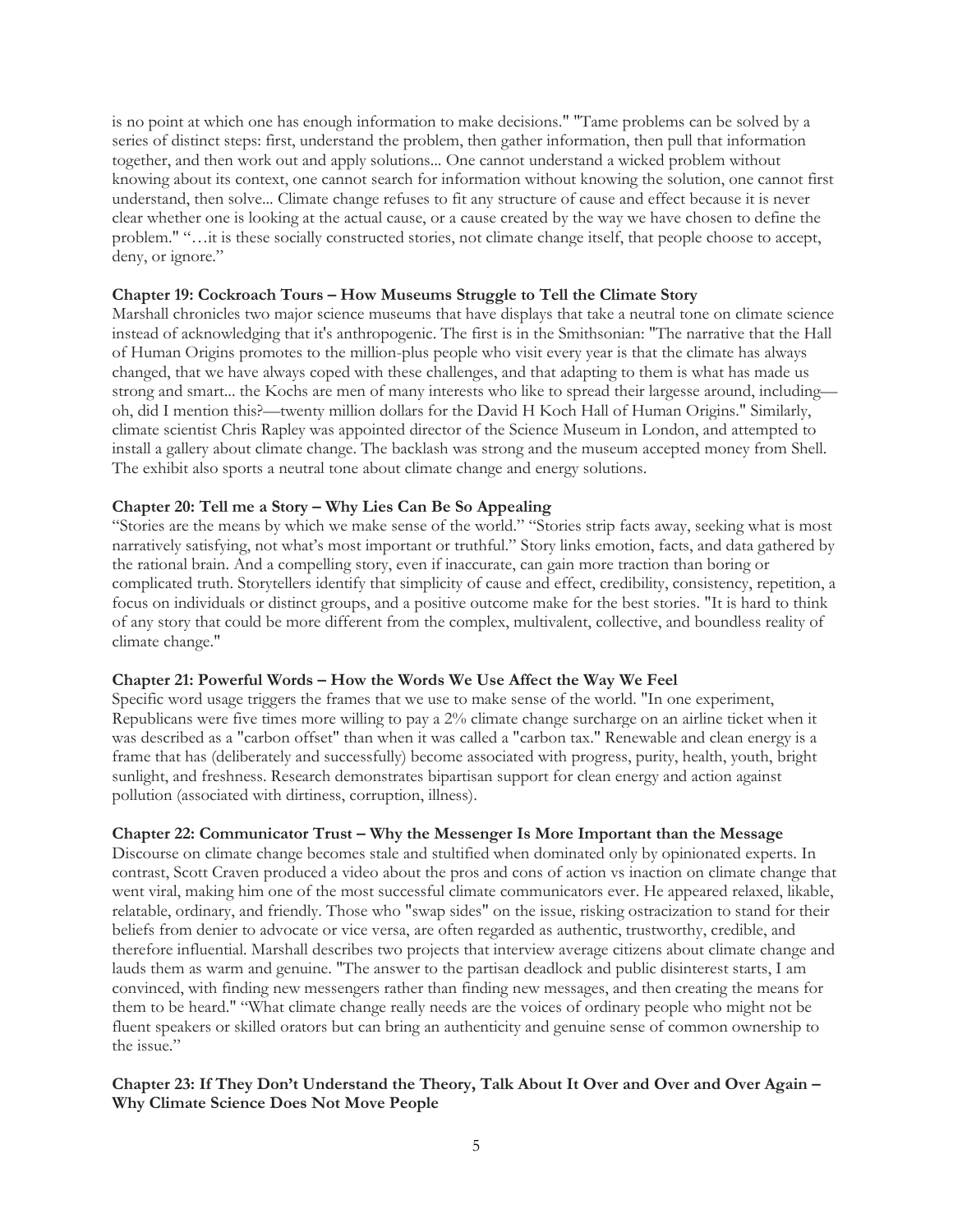It is unfortunate that we expect scientists not only to use rationality in their work, but in their presentation as well. They are humans too and their individual stories and passions are what could be most moving about the topic of climate change. Throwing more information at people who don't agree or don't understand (the "information-deficit" model—that if people just had more information, they would believe or act) doesn't change their minds. "Ironically, one of the best proofs that information does not change people's attitudes is that science communicators continue to ignore the extensive research evidence that shows that information does not change people's attitudes." "…what truly engages the emotional brain are personal stories, and what convinces us of the trustworthiness of the communicator is our evaluation of his or her own commitment." Scientists are "the most trusted communicators not just for their personal qualities but also for the quality of the scientific method they embody."

("There are culture wars between scientists too, in particular the so-called paradigm wars between positivism (which uses experiments to establish findings that are declared to be universally true) and constructivism (which insists that knowledge is always situated in a time, in a place, and in a culture). The few skeptics who have a legitimate scientific background invariably come from the positivist disciplines of physics, chemistry, and geology – particularly, it would seem, those with a background in the nuclear and petroleum industries. Their criticisms that climate science is being distorted for political or ideological reasons are reflections of deeper resentments about constructivism.")

#### **Chapter 24: Protect, Ban, Save, and Stop – How Climate Change Became Environmentalist**

Environmentalist messaging speaks to environmentalists but can turn other potential allies off. "As my work has taken me away from my fellow greens into quite new groups... I have become aware of how poorly that environmental language works outside its own constituency. The problem is that in the absence of any competing narratives, these environmental words and images are so very--well, so very environmental." "Environmentalists are drawn to an anti-human rhetoric too, some of them talking about humans as a plague or virus that eats up the natural world." "The visual and metaphorical language that surrounds climate change marks it, irredeemably, as an environmental issue. These images, constantly reinforced in every news story and media item, create a tightly interlinked schema by which climate change is detached from the other issues (employment, economy, crime, defense) that people care most about." "For many working people, meatpacking plants, factories, power plants, and traffic jams mean development and paid employment," whereas for environmentalists these are practically symbols of the apocalypse. One example of such mixed messaging is the earth hour. The "earth hour," when people around the globe turn off the lights for an hour, is a powerful symbol of solidarity – "politicians like it because they love big, cheap empty gestures" – yet also invokes a universal frame for decline and death (darkness). Environmental messaging about climate change isn't intentionally exclusive to those already converted on the issue, but often is.

## **Chapter 25: Polarization – Why Polar Bears Make It Harder to Accept Climate Change**

Polar bears frequent the iconography of environmentalism and climate change. But Marshall argues it is a misplaced focus – we have focused on a symbol that represents what will go away, what we will lose. "This focus on what is vanishing means that we are perpetually looking backward rather than forward, gazing at what might be gone rather than at what might come into being. It is a visual iconography that speaks of loss, and is tinged with melancholy." It hampers motivation, and perhaps installs a background guilt that makes one more likely to avoid the issue in the future.

## **Chapter 26: Turn Off Your Lights or the Puppy Gets It – How Doomsday Becomes Dullsville**

"To what extent should communications concentrate on climate change as a disaster?" Only people who already have a predilection to be engaged by this type of messaging (based on their cultural and social ties) are likely to respond to doomsday scenarios. "The problem... is that when people feel threatened and isolated, they can adopt a range of strategies to diminish their sense of internal fear: denial, uncertainty, playing down the threat, fatalism, and anger toward the communicator." "Dan Kahan... stresses that the perception of risk is formed by the norms within social groups and that effective communications need to respond to these values, rather than seeking some perfect cocktail [of fear and hope]." Those who hold a view that the world is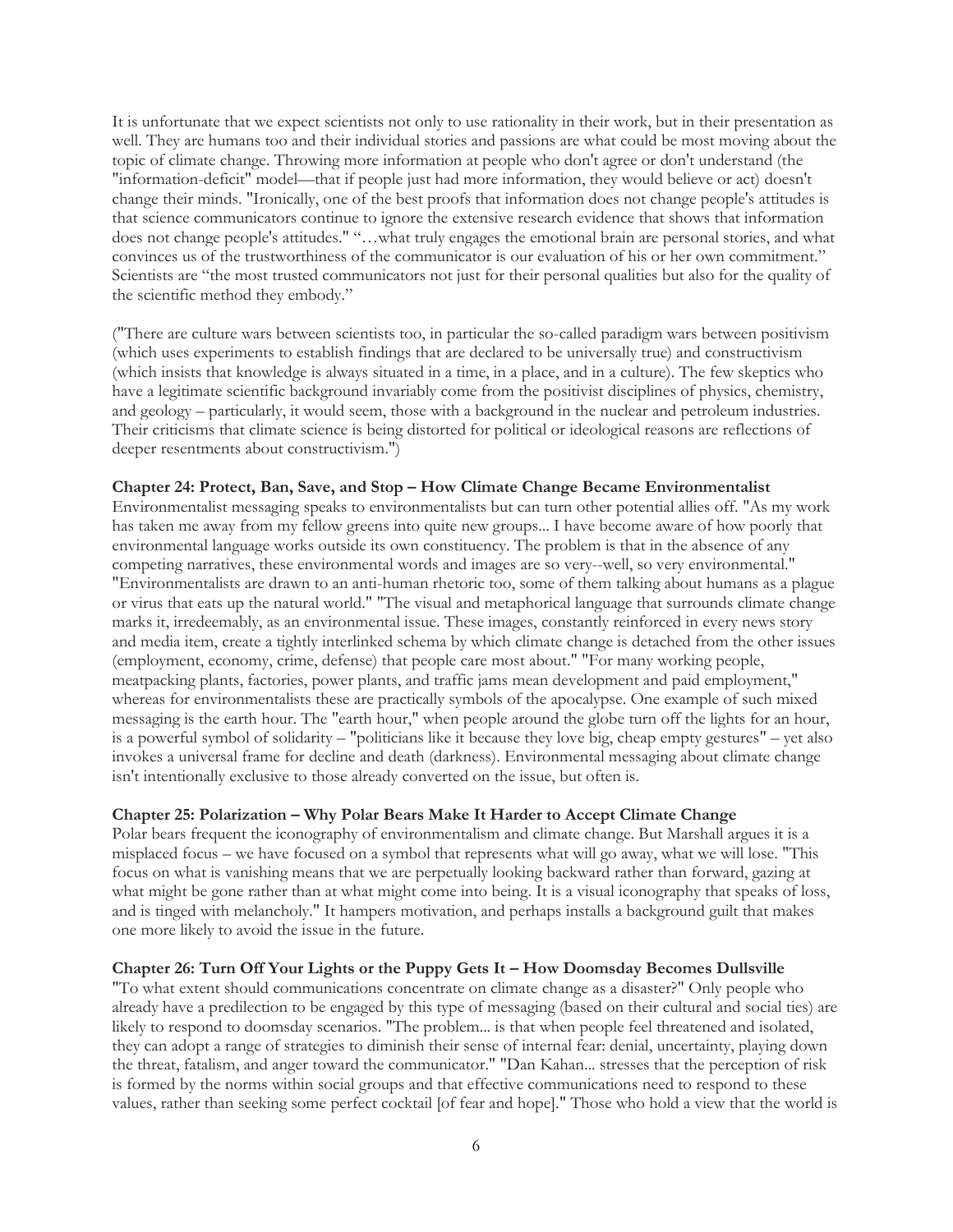just, stable, and fair tend to loathe apocalyptic messaging. "The idea that they could be subject to arbitrary impacts upsets their belief that the worthy are rewarded and only wrongdoing is punished." It's important to note that whether or not that's true is irrelevant – effective communication speaks to people in their language so that they can respond.

## **Chapter 27: Bright-siding – The Dangers of Positive Dreams**

An alternate to doom and gloom scenarios is called "bright-siding": messaging that emphasizes the opportunity that climate change presents. MLK Jr's "appeal to the American conscience started with the upbeat words 'I have a dream' not 'I have a nightmare.'" So "bright-siding... is a narrative antidote to the negativity of the apocalypse, in which the real problem is pessimism itself." Environmentalist David Orr, however, notes that this was not the optimal tone during actual crises such as Pearl Harbor or the London Blitz: "leaders told the truth honestly, with conviction and eloquence." (This enhances trust of the messenger.) Marshall's critique of this optimism is its naïveté: "bright-siding turns down the volume of threat. It is only a few more notches on the dial before one is deep into outright denial.... bright-siding is ultimately a regressive narrative that validates existing hierarchies. It promotes an aspirational high-consumption lifestyle while ignoring the deep inequalities, pollution, and waste that make the lifestyle possible."

## **Chapter 28: Winning the Argument – How a Scientific Discourse Turned into a Debating Slam**

Scientists are often at a disadvantage in debate settings against skeptics/deniers. According to a journalist who has interviewed most outspoken skeptics/denialists, they are "detached internally from the substance of what they are naysaying and motivated by the gamesmanship of showing how clever they are – as though it is all a game of chess." As expected, who "wins" a "debate" is the one who puts up the best fight. And "the mere existence of a debate is enough to persuade people that climate change is still debatable." NPR hosted a debate. Pre-debate, the climate change advocates had a clear lead in a ballot of the audience; afterwards they had lost a third of their support. Skeptics won the debate through their use of social cues reinforced by humor. They won the contest of "who would you rather have a beer with?" Some of the scientists got exasperated, condescending, or over-intellectual.

## **Chapter 29: Two Billion Bystanders – How Live Earth Tried and Failed to Build a Movement**

"Live Earth" was a simultaneous concert in 11 cities around the world, whose goal was to raise awareness and generate movement on climate change. While it featured major celebrities and artists, it lacked a clear message and goals. "It was hoped that bringing so many people together would itself create the historic moment; as though the concert alone could single-handedly create a social norm for action. But in the absence of a clear objective and a movement that could galvanize the audience into action, it created a global bystander effect: two billion people waiting on the sidelines to see if someone else would do something." It was a great show but didn't hook into anything deeper, says Marshall.

# **Chapter 30: Postcard from Hopenhagen – How Climate Negotiations Keep Preparing for the Drama Yet to Come**

Copenhagen UN Climate Change Conference, 2009. The gallant oratory focused continually on "setting the stage" but did nothing that resembled real action. Marcus Brigstocke sums it up: "so they blew it, and wasted the greatest of chances/instead they all frolicked in diplomat dances,/and decided decisively, right there and then,/the best way to solve it's to meet up again./and decide on a future that's greener and greater,/not with action right now, but with something else later."

#### **Chapter 31: Precedents and Presidents – How Climate Policy Lost the Plot**

Early efforts at climate legislation were based on three deceptively similar issues that had recently had success through international cooperation: arms reductions, ozone depletion, and sulfur emissions causing acid rain. However, these were tame problems "with well-defined and achievable ends." "The Number of factors involved in both issues was very small – a mere 25 power utilities and 110 plants were involved in the Acid Rain program. Twelve companies and their subsidiaries accounted for the vast majority of the production of ozone-depleting chemicals." Their timeframes were clearer – both could be reversed within a generation.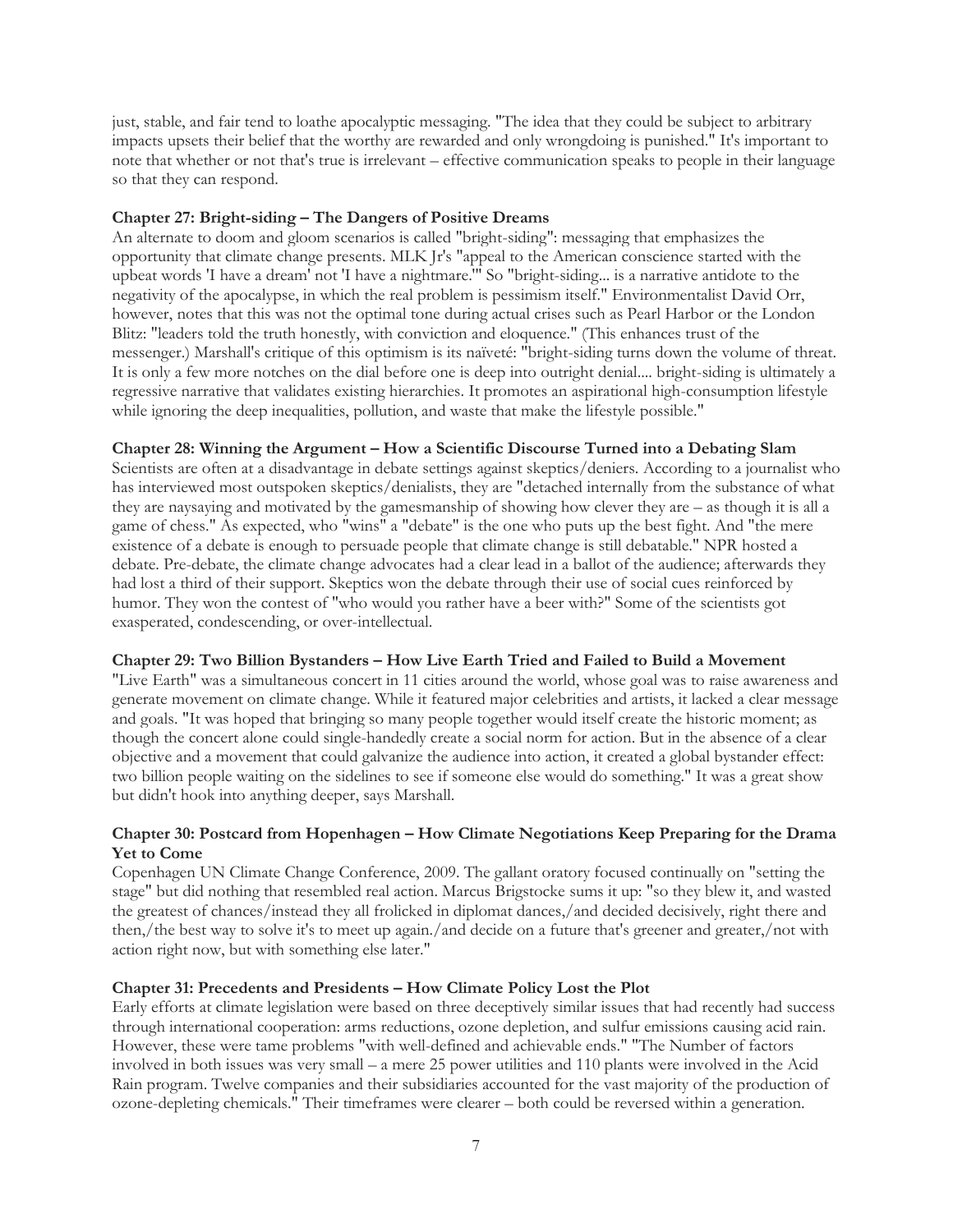"These issues created an optimistic narrative of resolution and renewal that was entirely inappropriate for the irreversible and open-ended problem of climate change." Since these wrongly became the frames for climate policy, "they defined climate change as an environmental issue and therefore not a resource, an energy, an economic, a health, or a social rights issue. They determined that it would be best managed through emissions trading, and therefore not through regulation, taxation, and rationing."

## **Chapter 32: Wellhead and Tailpipe – Why We Keep Fueling the Fire We Want to Put Out**

Marshall points out that climate change is unique in that policy solutions ubiquitously focus on the "tailpipe" end of the issue (gas emissions) and ignore the "wellhead" end--exploration, development, production of more fossil fuels. Why? Leading environmental campaigners who have been involved in major policy discussions since the 1990s say the issue was simply never framed that way. The common enemy-themed narrative is that this frame, or lack thereof, is due to lobbying and huge influence of oil companies.

But Marshall suggests that is the less significant explanation. This leads to cognitively dissonant situations like Britain's Minister of Energy and Climate Change one month boasting about "the allocations of new licenses to release twenty billion barrels of oil around British coasts. The next month... [announcing] an ambitious plan for the Government to reduce its emissions by 10%." So-called "radical" environmentalists are the only group attempting to connect the wellhead and tailpipe in policy and zeitgeist, through concerted mechanisms such as divestment campaigns and the (in this case particularly symbolic) battle over Keystone XL. But "as long as radical activists are the only ones making these connections, their arguments may be marginalized and disregarded."

Moreover, current policy solutions to climate change are unprecedented, compared to other global problems, in their ignorance of the production end of the equation. "Fisheries are managed through fishing rights and production quotas. Illegal logging is prevented through permits and forest management." And drug policy doesn't ignore production, "which is why the US government spends nearly \$2 billion per year on international control measures." Marshall returns to the "faulty underlying psychology" premise as an explanation: "it can also be understood as an extreme error of judgment resulting from cognitive error and flawed categorization. Scientists categorized climate change as a tailpipe issue because production was considered a political issue that was outside of their domain. Policy makers then categorized climate change as a tailpipe problem because they drew on recent available experience that suggested viable solutions for tailpipe problems. Confirmation bias and a socially constructed norm of disattention finished off the job... After 20 years of negotiating around emissions, we are now in a bizarre situation. Most Western governments have established programs to subsidize the increasing production of renewable energy, biofuels, and—with less success—nuclear power. And they do so while encouraging, and usually subsidizing, ever-larger investments into exploring and developing new fossil fuels."

# **Chapter 33: The Black Gooey Stuff – Why Oil Companies Await Our Permission to Go Out of Business**

Oil companies internally acknowledge climate change but justify their wellhead expansion by saying society and government haven't given them "permission" to develop the solutions to climate change (such as carbon capture and storage). "The responsibility lies with the emitters who give Shell the 'permission' to extract fossil fuels that they choose to burn...'we need the permission that society gives to us,' [the Shell executive] says, but the oil industry 'is not being given permission to make a transition out of fossil fuels.' And the main reason for this is that 'the international agenda is driven by people with political agendas that are unrelated to solving the problem.'" Cognitive dissonance abounds: "They all said the same thing: that as soon as governments regulate climate change they would become 'energy companies.' In the meantime... they admitted, off the record, that the competitive environment forced them to suppress the truth about climate change and ensure that those regulations do not happen."

# **Chapter 34: Moral Imperatives – How We Diffuse Responsibility for Climate Change**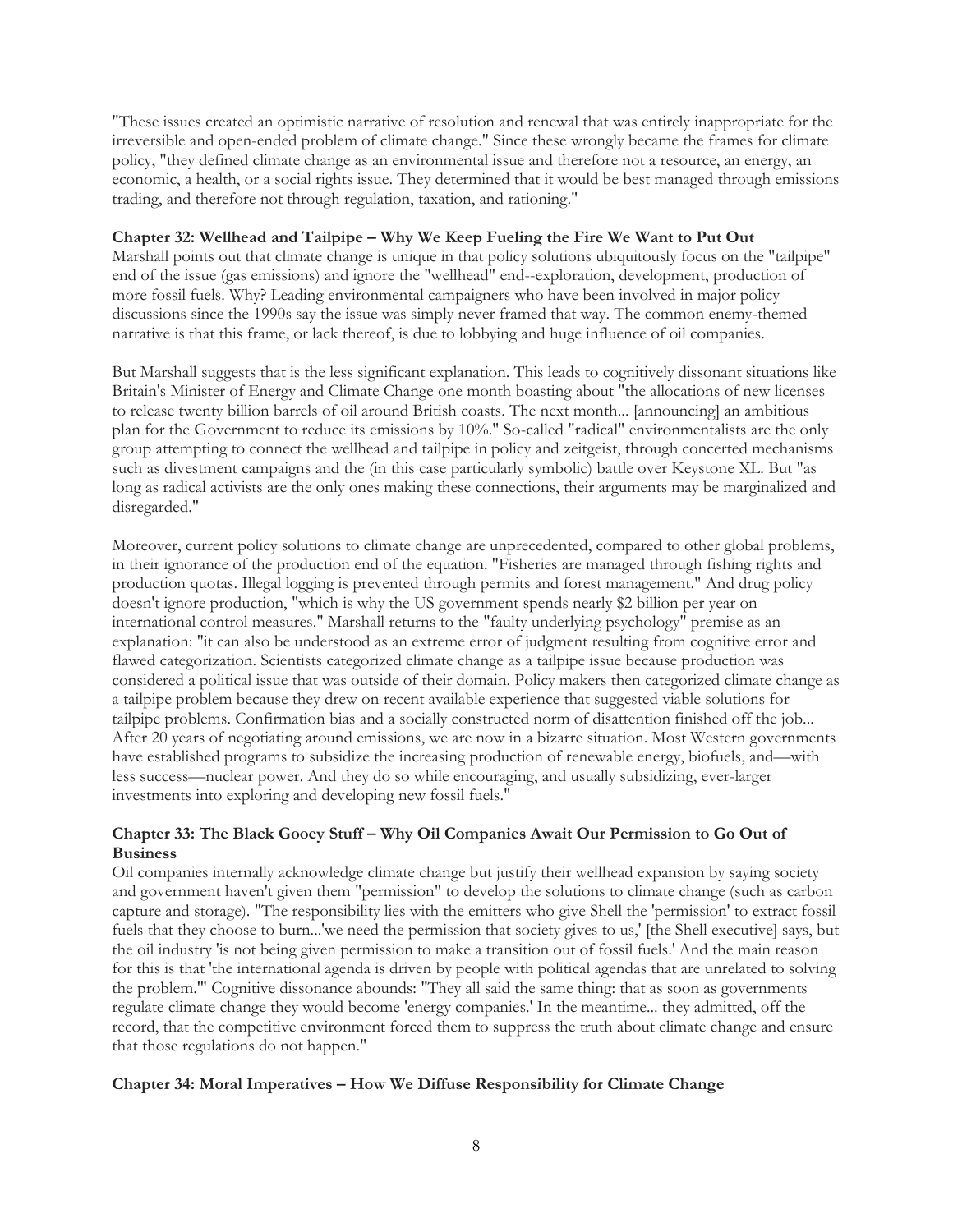We diffuse responsibility for climate change, which makes it harder to determine where and how to act. Politicians "deliberately create needlessly complex treaties and unworkable processes to draw attention away from the need to do something." Quoting George Monbiot, "'Government creates the impression that something is being done, while simultaneously preventing anything from happening.'" One of the reasons we do this is there is no clear "intentionality" behind climate change – or at least there wasn't at the start. (McKibben's #ExxonKnew campaign aims to change this perception?) The discussion of who is responsible inevitably leads to blame, and some argue that climate change "needs 'problem solvers not blame seekers.'" Everyone agrees theoretically with "fairness" of reductions in emissions, or regulation, but we usually conflate what we consider fair with our own self-interest. We "give an excessive value to what we already possess. We come to believe that this originates in our own skill, talent, and hard work and is therefore a fair reward."

# **Chapter 35: What Did You Do in the Great Climate War, Daddy? – Why We Don't Really Care What Our Children Think**

You would think that our children would be a good source of moral motivation for climate action. The links to intergenerational effects of climate change "create proximity by showing how future events follow from present choices and imagining the specific moment when they might be brought to account. They avoid the problems of diffused responsibility and bystander effect by creating a direct connection between ourselves and those who will be affected. They build on our hardwired sense of care for our children. And they bring in metaphors from outside climate change, including wartime mobilization or romanticized 'tribal' lore." Yet attitudinal research suggests that parents are equally, or less, concerned about climate change than everyone else. "The choice to have children compels us to write a narrative around climate change in which the overall prognosis becomes more optimistic, our own emissions become less significant, we become less vulnerable, and we accept a world of extreme inequality of future outcomes on their behalf. And, of course, people with children can simply immerse themselves in the daily routine of tears, laughter, and the hunt for the missing shoe and put climate change into that category of tricky challenging things they would prefer not to talk about." Moral pleas, or guilt, is not a good motivator to action. In successful army recruitment, it "was the combination of peer pressure, trusted communicators, social norms, and in-group loyalty that persuaded people to sign up--not a moralistic slogan, however clever it seemed to be."

# **Chapter 36: The Power of One – How Climate Change Became Your Fault**

In the early 2000s, some environmental organizations took the "personal responsibility" approach to climate change campaigning. They encouraged consumers to reduce waste and live ethical lifestyles. The campaigns were largely failures. In Australia, "a third fewer people considered climate change to be their most important issue after the campaign than they had before." Marshall's interpretation: "no one paid much attention to these brutal evaluations because these campaigns had never really been concerned with reducing emissions. In reality, they were a narrative gambit: to define climate change as a problem that lay at the very furthest end of the tailpipe in the purchasing decisions of the individual. Behind their uplifting slogans, and their appeal to national unity, what they were really saying was 'climate change is your fault.' And here lies the problem. As soon as one creates responsibility, one creates blame. Blame creates resentment, and the talk of responsibility in the home makes that resentment very personal indeed." Another snafu in this strategy was that people seem to think in terms of a carbon budget, where a single token act of environmental conscientiousness becomes moral license to justify further consumption. Research demonstrates that "people who buy energyefficient lights and appliances tend to use them more. People who insulate their houses then turn up the thermostat." So suggestions toward lifestyle change can end up enabling additional consumption for those who are already sympathetic to the issue. And for deniers and skeptics, "demands to change their lifestyle confirm their suspicion that the real threat comes from the environmental liberals who want to control their lives." These two tendencies made the "personal responsibility" efforts unsuccessful. "What is missing, and what is urgently required, is a coherent policy framework that provides a contract for shared participation…not the power of one, but the power of all."

#### **Chapter 37: Degrees of Separation – How the Climate Experts Cope with What They Know**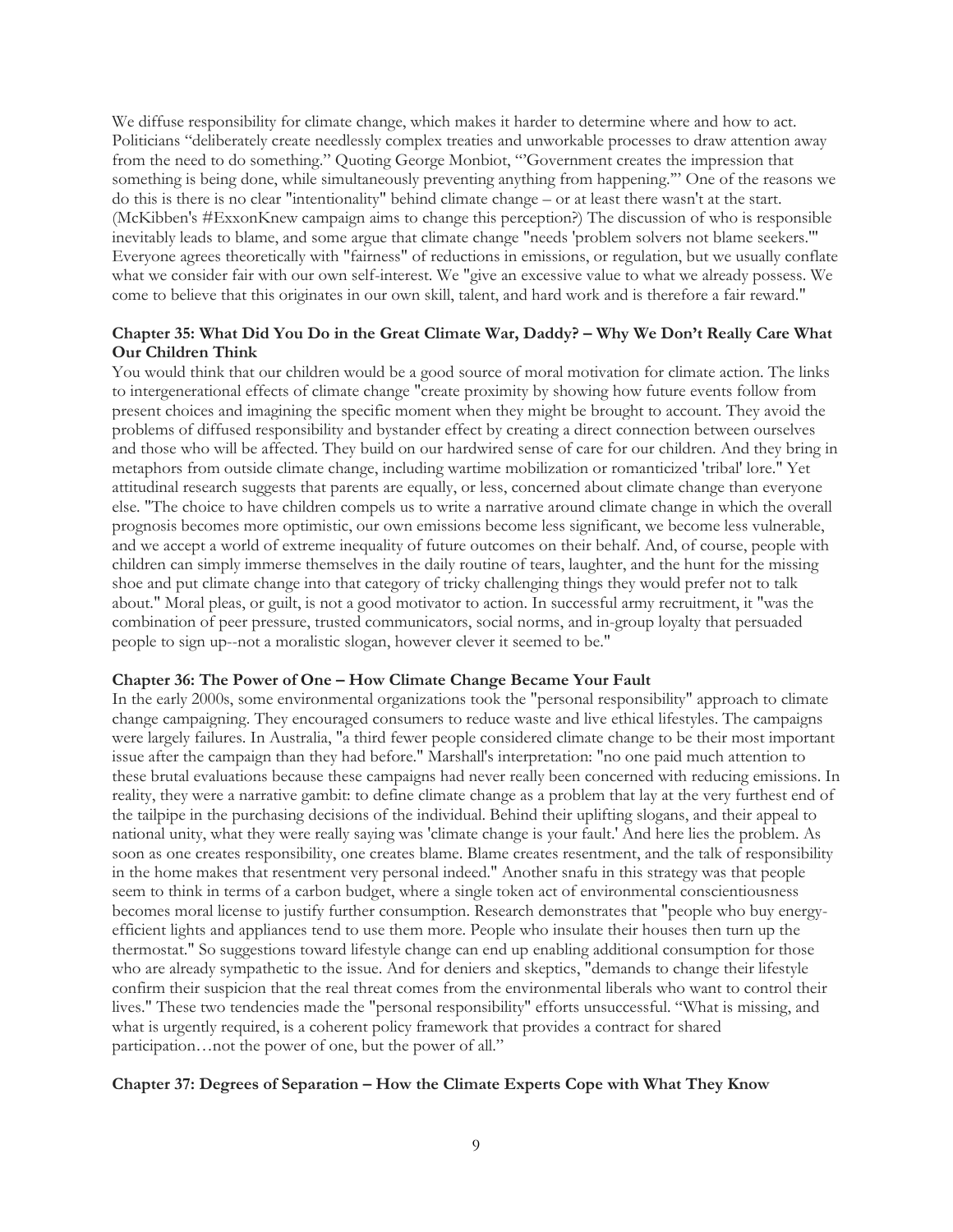This chapter describes how climate experts cope with their intimate and uncomfortable knowledge about the potentially catastrophic future. Many climate experts fly copiously to conferences or for vacations. The excuses, Marshall says, are uncannily similar to those used by addicts: "I need to do this, I'm not hurting anyone, everyone else does it, I've worked for it, I can stop anytime, other people are far worse." "All of them could present complex narratives to justify their own behaviors, often containing a moral license or deferring to the social norm among their fellow middle-class professionals." However, a psychologist "argues that it is mistaken to judge these inconsistencies as arrogant or hypocritical or apathetic. They are, she says, best understood as a strategy by which experts defend themselves against their anxiety and the internal dilemmas that cause them pain." She sees this "as a tangle of conflicting needs, or... a tapestry," not a sign of contradiction, inconsistency, or hypocrisy. Another take is that experts have created a bubble with its own norms and internal idiosyncrasies. They have "created 'a huge information machine run by experts, reinforced by other experts, and all they do is sit around in expert committees, and make their expert presentations to each other.'" How can a swordfish conservation biologist eat swordfish at a fancy restaurant? How can a climate scientist fly around the world? "They are managing their own emotional anxiety by policing a strict cognitive divide between work and play, information and responsibility, the rational brain and the emotional brain."

## **Chapter 38: Intimations of Mortality – Why the Future Goes Dark**

Climate change and the fear of death. One social researcher has found that half of the respondents in his study wouldn't like to be born in the future. They "anticipate that humanity will go extinct, most likely from environmental collapse... in Australia a quarter of the children believe that the world will come to an end before they reach adulthood.... Extinction is an emerging narrative around climate change – not just extinction generally, but our own extinction specifically." This narrative fits into "an altogether more flippant and fatalistic" one that it's too late to do anything to fix the problem anyway. Perhaps, Marshall suggests, the idea that "it's too late" is a defense mechanism, "one that bypasses the entire issue of our moral responsibility." Anthropologist Ernest Becker's "terror management theory" says that the denial of death allows us to "invest our efforts into our cultures and social groups to obtain a sense of permanence and survival beyond our death." So when we are reminded of our death, our response is to defend those values, groups, and cultures. Indeed "many of the standard responses to climate change, of extreme rationalization, denial, or placing climate change impacts far in the future, are all consistent with our responses to our fear of death."

Becker's theory further elaborates that "when the reminder of mortality is subtle or so subliminal that people do not even notice it, they display a greatly enhanced sense of the superiority of their own social group, and that can lead them to give increased attention to status, money, and improved self-image." So the consumerist, materialistic, superficial excesses present in our culture may in part be due to our background anxiety surrounding death. Climate change is a particularly salient death reminder. Not only are we all contributing to it, and not only is there nothing we can individually do to stop it—we are already grieving our own deaths—but we used to be able to cope with our death by investing in things that would survive us, contributing to something larger. Now, in the extinction narrative, even that small solace is removed (making climate change particularly unappealing to think and talk about). As Freud wrote: "all the things [my friend] would otherwise have loved and admired seemed to him to be devalued by the fate of transience for which they were destined." All of this makes it not hard to believe that most prefer to look away from climate change and continue to pursue high-carbon, status-driven lifestyles.

#### **Chapter 39: From the Head to the Heart – The Phony Division Between Science and Religion**

Climate change and religion have more in common than we think, according to Marshall. However, religions have overall had surprisingly little involvement in the climate issue. "Previous social justice movements, from the anti-slavery campaigns through civil rights, anti-apartheid, anti-debt, and anti-poverty campaigns, arose through church networks." Similarly, "environmentalists are equally wary of religion and seem to form strategic alliances with just about anyone before they talk to religious groups." Yet the apparent differences between climate change and religion—that one is based on scientific data and the other on revealed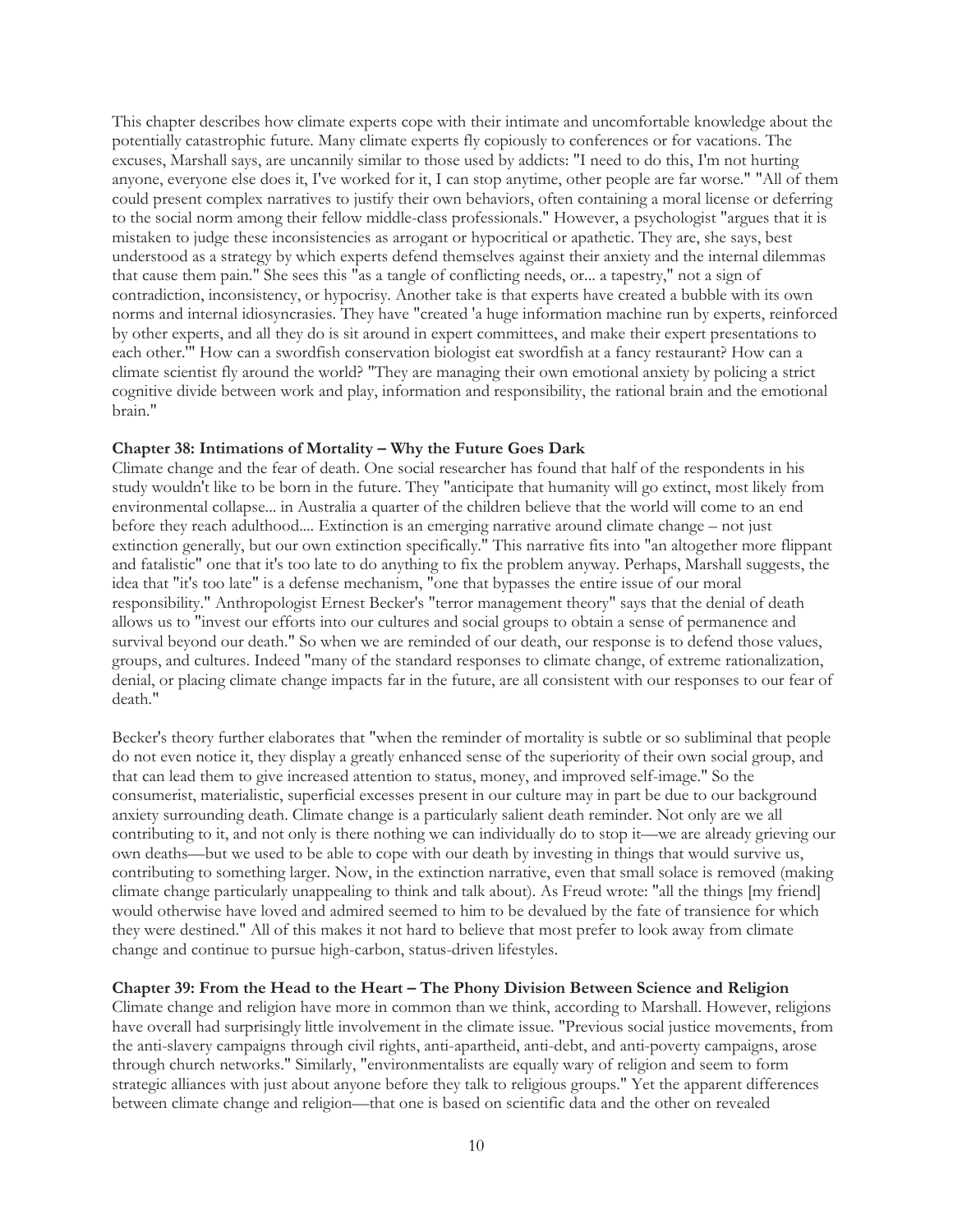knowledge, myth, and ancient text—are a false divide, according to climate scientists who also have strong faith. "People of religious faith have understood all along that there is actually no clear dividing line between the rational and the emotional brains, but rather a conversation between the two." Moreover, climate change and religion actually face many of the same challenges: both rely on the trust in and authority of the communicator, involve spatially and temporally distant events, challenge our normal assumptions about the world, and require us to undergo short-term losses to avoid long-term costs. Religion has successfully navigated each of these challenges. "Religions have found ways to build strong belief in some extremely uncertain and unsubstantiated claims through the power of social proof and communicator trust." "'In the end, climate change is not some facts and figures; it comes down to what's in your head. And that's a belief.'"

#### **Chapter 40: Climate Conviction – What the Green Team Can Learn from the God Squad**

This chapter details what the climate movement can learn from religions and their success as social movements. "Churches... sell themselves entirely through the quality of the experience they offer converts. They are... real-time experiments in what moves, excites, and persuades people." Psychologist Ara Norenzayan says that climate activists are missing a major opportunity to learn from the success of religions-- "'these people are ignoring the largest social movements in the world and the ones that have proven time and again to have the power to galvanize people into action.'" He says that one of the reasons climate change often feels hopeless is because people are never prepared to make personal sacrifice based on rational calculation. But religion activates that willingness in people. Religions contain sacred values that are so fundamental that they are nonnegotiable, and people will do whatever it takes to defend them, including laying down their own life. Norenzayan suggests "turning action on climate change into a non-negotiable sacred value." For example, protecting our children, honoring our country's heritage and national parks, etc.

One way the church did this was through constant missionary outreach and the subsequent creation of a supportive society--"A community of shared belief through ritual and shared worship." Émile Durkheim said "religion was not just a social creation, it was... society made divine." The fellowship of people who share one's interests, goals, and values is essential to nurturing conviction and allowing for a wider acceptance of climate change. With this in place the church or climate fellowship then becomes a safe space to voice personal problems, struggles, and doubt. The climate movement till now has offered no such space. Additionally, individual moments of revelation can be powerful sparks to commitment. "Lynda Gratton, a chair of the World Economic Forum, reports that the most ambitious sustainability programs in the business world invariably stem from the transformative inner experience of a single influential individual." About three-quarters of people report having had a moment of personal revelation, making it a near universal experience. ("They described their experience as joyous, sometimes frightening, and always 'ineffable' and 'unknowable.' Although these are often called religious experiences, only a quarter the respondents use the word God.") The language around personal transformation invokes terminology such as conversion, affirm, witness, epiphany. Such words never appear in discussions around climate mobilization (and they do appear around religion). "Outside the circles of dedicated environmental activists, there is no community of belief. There is no social mechanism for sharing it, least of all witnessing it. People deal with their hopes and fears in isolation, constrained by the socially policed silence and given no encouragement other than a few energysaving consumer choices."

Finally, forgiveness needs to be discussed. It is a rapidly growing field of psychology research, but not a single study has been dedicated to forgiveness and climate change. "The climate change narrative contains no language of forgiveness. It requires people to accept their entire guilt and responsibility with no option for a new beginning. Not surprisingly, what happens is that people either reject the entire moralistic package or generate their own self-forgiveness through ingenious moral licensing." This is a massive weakness, as efforts towards action are stalled by instincts towards blame. And without forgiveness, blame is damning. In international negotiations, "the unresolved responsibility for past emissions continues to prevent agreement on a shared approach to future action." Since forgiveness is a process of transmuting destructive emotions like guilt, blame, and anger into positive ones like empathy and reconstruction, the climate movement is suffocated without it.